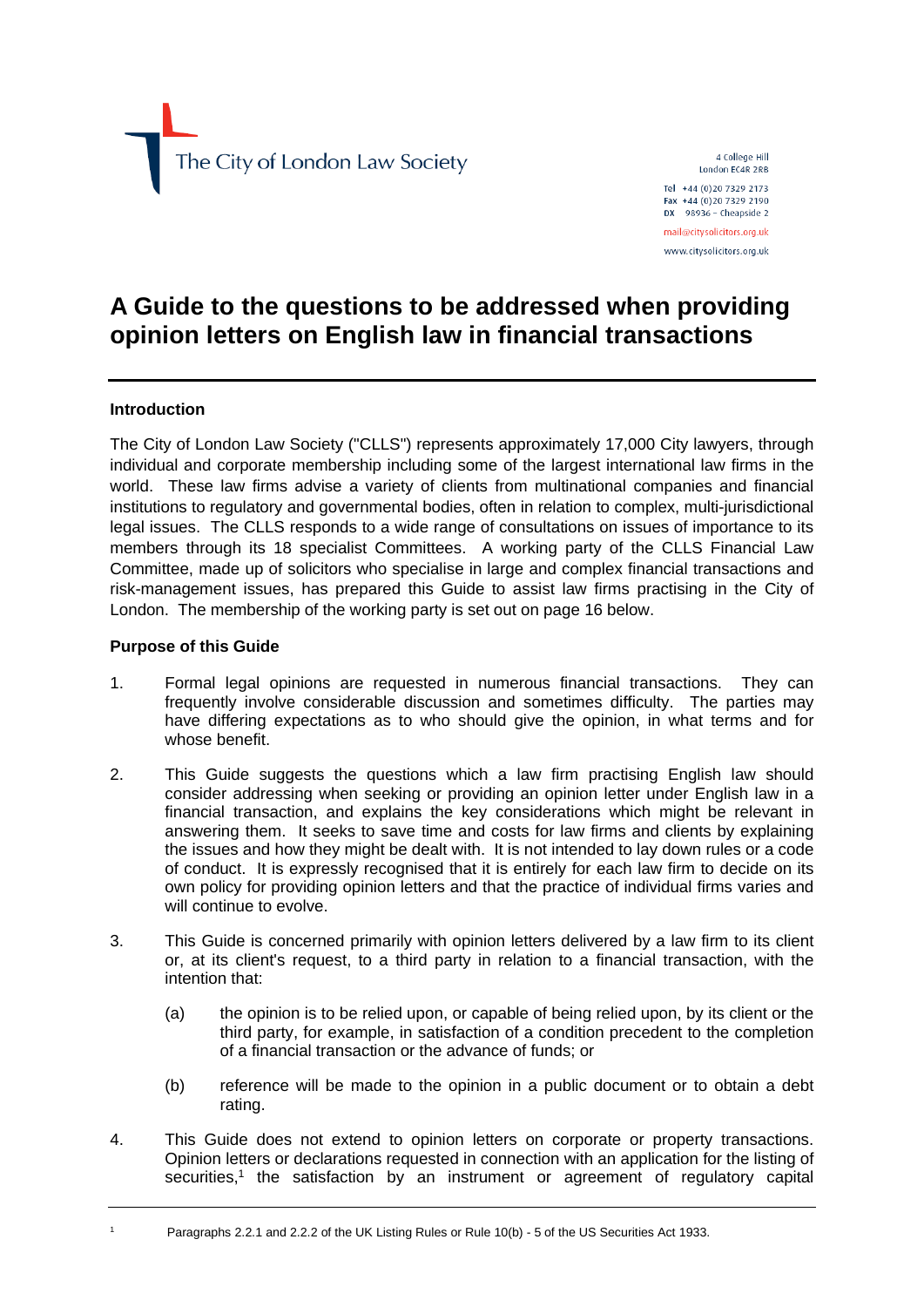requirements<sup>[2](#page-1-0)</sup> or the criteria for contractual netting<sup>[3](#page-1-1)</sup> or credit risk mitigation by use of financial collateral,<sup>[4](#page-1-2)</sup> are outside the focus of this Guide. Certificates of title (and reports on title) relating to land, replies to auditor's enquiries and due diligence reports, also fall outside the scope of this Guide. Further, while many of the issues in this Guide will be relevant to in-house lawyers, additional factors may apply in relation to opinion letters requested from them<sup>[5](#page-1-3)</sup>.

- 5. This Guide relates to formal opinion letters of the type described above. There is an important distinction between a formal opinion letter and a letter of advice. A client may ask for an "opinion" when the client means a letter of advice (an "opinion" in the sense typically given by Counsel). Written advice to a client for its sole use on points of law or on its legal position also fall outside the scope of this Guide.
- 6. This Guide takes into account the English professional conduct rules which must be complied with by a law firm when considering whether to provide an opinion letter and, if so, in what terms. The professional conduct rules have the force of law and are an important factor in determining the approach to be taken when giving English law opinions.[6](#page-1-4)

#### **What type of opinion letters are covered and what is the general approach?**

- 7. Opinion letters in financial transactions vary in scope but typically address one or more of the following:
	- (a) Capacity and authority: for example, that a company is validly existing, that it has the necessary corporate power under its constitutive documents to execute and perform the transaction document to which the opinion relates, and that the necessary corporate action has been taken to authorise the execution of the transaction document by or on behalf of the company.
	- (b) The legal effect of the transaction document: for example, that it creates valid, binding and enforceable obligations (which will usually require reservations).
	- (c) Tax: for example, that the transaction document will not be subject to stamp duty.<sup>[7](#page-1-5)</sup>
	- (d) Governing law and jurisdiction: for example, that the law of the jurisdiction whose laws are selected to govern the transaction document has validly been chosen, that the submission by the relevant party to the courts of that jurisdiction is binding on it, and that a judgment obtained from such a court can be enforced or sued upon in the courts of the jurisdiction to which the opinion letter relates.
- <span id="page-1-6"></span>8. It is appropriate to consider, before requesting another law firm to provide an opinion letter or to address an issue in an opinion letter, whether, if the roles were reversed, the requesting law firm would itself be prepared (and permitted under professional conduct rules) to give the opinion requested or address the relevant issue in any particular form or at all. This approach – sometimes called the "Golden Rule" – can avoid many of the difficulties which arise and so save costs. The law firm acting for the recipient of the opinion would not be expected to press the law firm providing the opinion for an opinion that it would not be prepared to give itself. It is undesirable for an opinion provider to be put in the dilemma of being asked to provide an opinion which goes further than is justified, particularly where, if the law firm declines to give the opinion, this would jeopardise completion of the transaction.

<span id="page-1-1"></span><span id="page-1-0"></span><sup>&</sup>lt;sup>2</sup> FSA Handbook GENPRU 2: Section 2.2.159

<span id="page-1-2"></span><sup>&</sup>lt;sup>3</sup> FSA Handbook, BIPRU, Sections 5.3.3 and 13.7.6

<span id="page-1-3"></span><sup>&</sup>lt;sup>4</sup> FSA Handbook, BIPRU, Sections 5.2.2 and 5.4.11.

The form of opinion letter sought from in-house counsel may differ from that which an external law firm may be required to give, because in-house counsel may have a greater knowledge of the company or the documents on which he or she is asked to opine.

<span id="page-1-5"></span><span id="page-1-4"></span><sup>&</sup>lt;sup>6</sup> See in particular paragraphs 14 to 26 below.

<sup>7</sup> Opinions on withholding tax are less frequently requested and are given mainly in the case of structured financial transactions or transactions involving the issue of securities.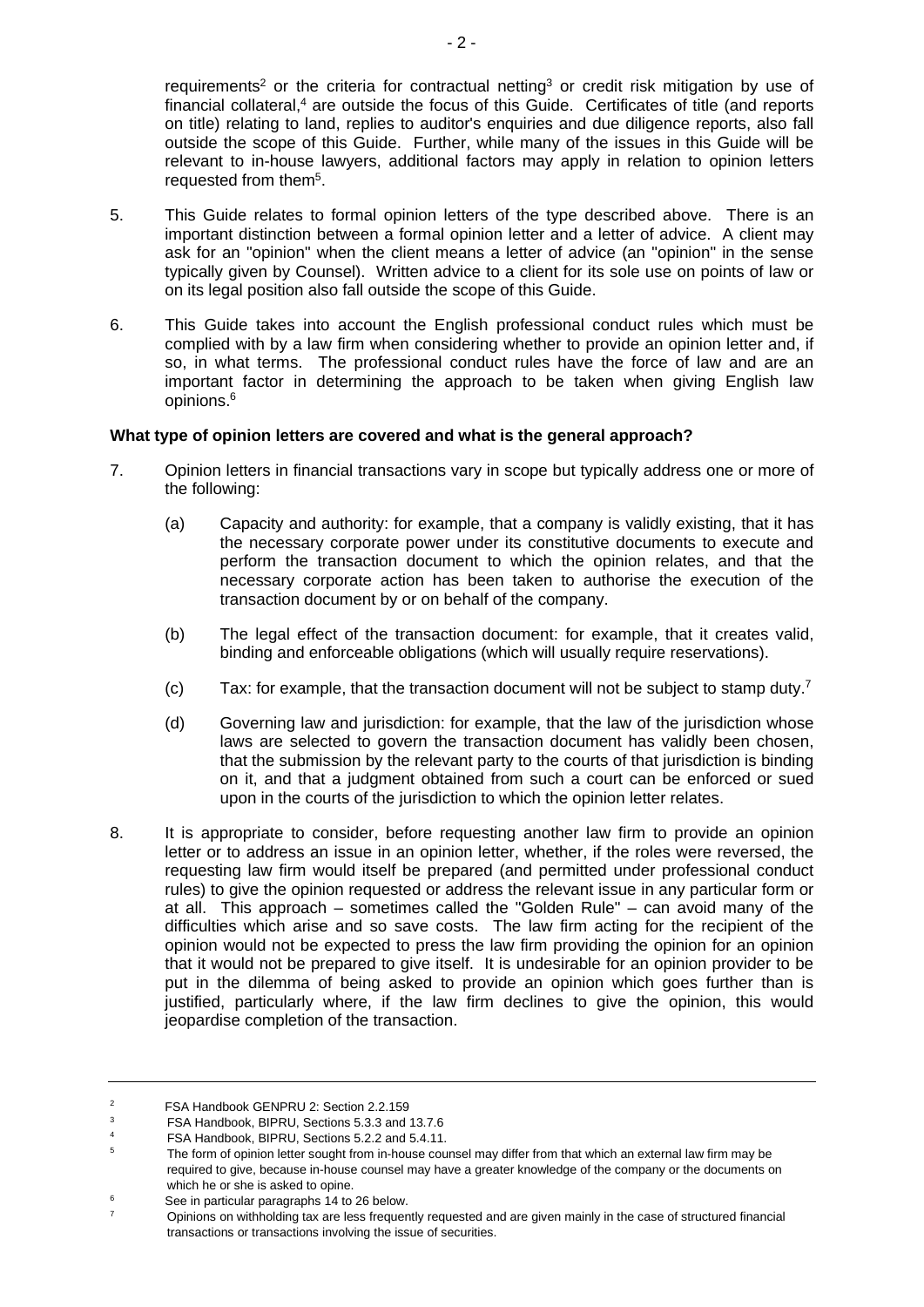- 9. If a law firm is instructed to seek an opinion which goes beyond what that law firm itself would be willing to say, it might explain to its client that this approach would conflict with the above principle, that it might give rise to issues under professional conduct rules (see paragraphs [14](#page-3-0) to 26), that it is unlikely to assist the client in practice and could lead to difficulty and greater costs. This could result in the scope of the opinion becoming part of the commercial negotiation which would rarely be appropriate. An attempt to press a law firm to provide a more robust opinion than it was comfortable to provide would not change the law and could make it harder for the recipient of the opinion to claim that it had relied on the opinion or that, in view of the opinion provider's reluctance, it was reasonable for it to do so.
- 10. Whilst differences of approach can cause different expectations, particularly in cross-border transactions, it is suggested that difficulties can be minimised in relation to English law opinions if law firms address the following questions:[8](#page-2-0)
	- (a) what opinion letters are required, who should provide them and who may rely on them?
	- (b) what professional conduct rules must be observed when deciding whether to provide an opinion letter and, if it is appropriate to do so, to whom should the opinion letter be addressed?
	- (c) what issues need to be considered when a law firm is requested to provide an opinion letter to a third party?
	- (d) what is the purpose of the opinion letter?
	- (e) what is the proper role of the opinion provider?
	- (f) what general considerations apply when preparing an opinion letter?
	- (g) what approach should be taken in an opinion letter on factual issues?
	- (h) what is the proper scope of the opinion letter on legal issues?
	- (i) to what extent does the scope of the opinion letter differ in a cross-border transaction?
	- (j) how should differences in opinions practice be reconciled in cross-border transactions?
	- $(k)$  to what type of legal entity does the opinion letter relate?
	- (l) what is best practice when settling the form of an opinion letter?

These key considerations are explained below.

#### **What opinions are required, who should provide them and who may rely on them?**

11. The approach to giving opinion letters may vary from jurisdiction to jurisdiction, because legal practitioners in each jurisdiction are bound by their own separate professional rules and because the practice of giving opinion letters may have developed differently. In particular, there is a significant difference of practice as between the USA and England. The US approach is to expect more from the borrower's legal advisers than the lender's.

<span id="page-2-0"></span><sup>&</sup>lt;sup>8</sup> For comparative purposes, useful articles on this subject include "Principles for giving opinion letters on English law in financial transactions" by Geoffrey Yeowart, Butterworths Journal of International Banking and Financial Law, May 2003; "It's Time To Streamline Opinion Letters" by Donald W. Glazer, Business Law Today, November/December 1999. "Opinion Letters: An English Viewpoint" by Martin Read, City Solicitor (circa 1990); "Legal Practice - Share Acquisitions", The Law Society's Gazette, 30 June 1993; "Opinion Letters: Practical Hints" by a Joint Working Party of the City of London Law Society's Banking and Company Law Sub-Committees, The Law Society's Gazette, 7 September 1988; "City Comment" by Jonathan M. Lewis, The Law Society's Gazette, 18 November 1987; "And If You Want My Opinion…." by Richard Youard, Euromoney, September 1982; "Legal Opinions in Business Transactions - An Attempt to Bring Some Order Out of Some Chaos" by James J. Fuld, The Business Lawyer, April 1973.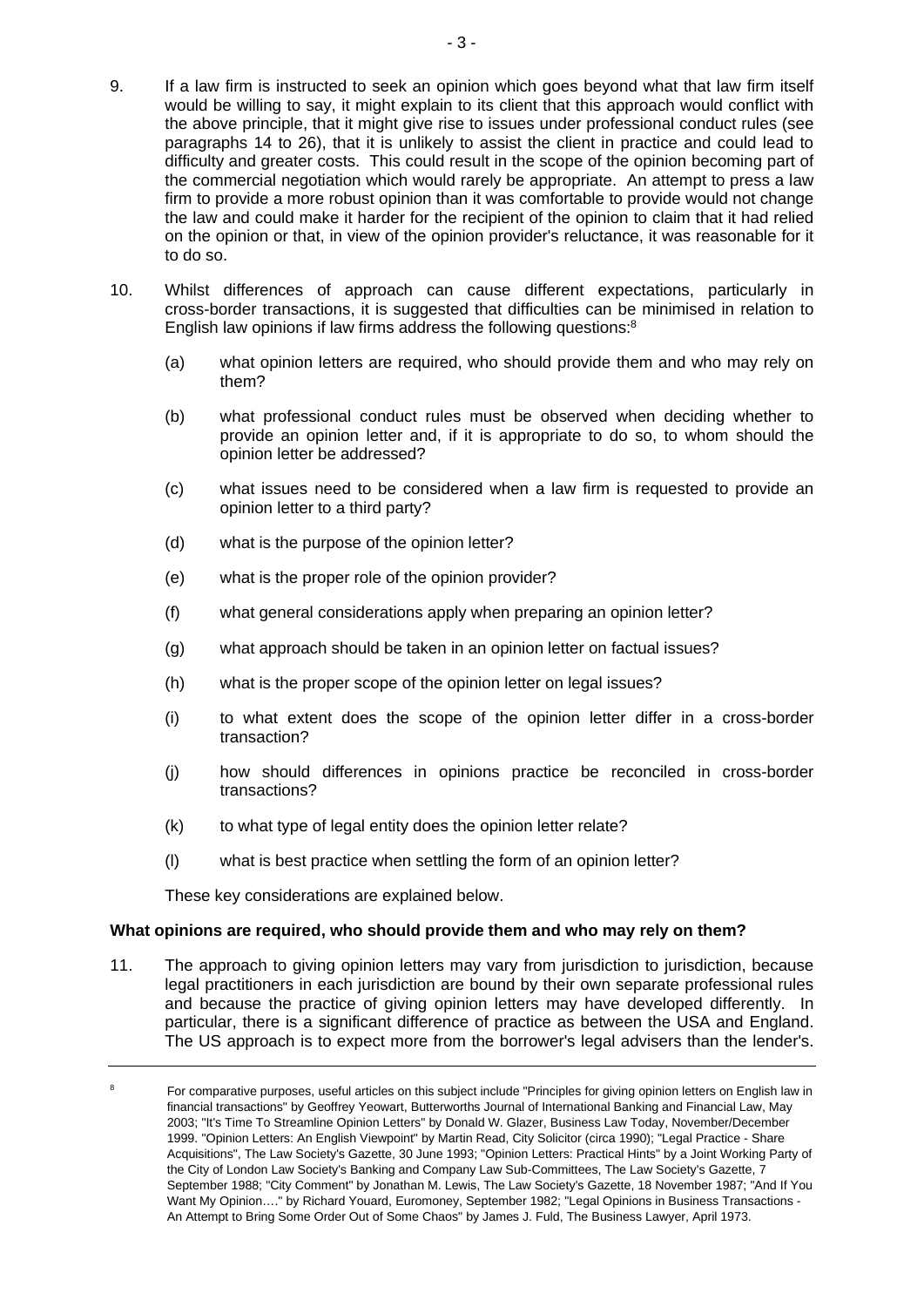A lender in a US financial transaction (whether domestic or cross-border) will often require the borrower (as a condition precedent to closing or drawdown) to provide a legal opinion for the benefit of the lenders from the borrower's legal advisers on the enforceability of the financial documentation (a "third party opinion"). $9$  This is contrary to the English practice where the opinion is normally given by the lender's own legal advisers.

- 12. English law opinions practice is based on the expectation that, under the normal solicitor client relationship, a law firm acting for one party will not be requested to provide an opinion letter to the other party to the transaction where that party is being separately advised. The other party's own legal adviser will be responsible for advice on legal issues affecting that party and third party opinions are warranted only in limited circumstances. Even if a party is not currently employing an English law firm, it may often be best for it to obtain full independent advice from an English law firm on matters affecting its position rather than expect them to be dealt with in an opinion letter from the law firm acting for the other side. This is generally in the client's interests as it avoids any confusion arising from inconsistent responsibilities. The client's law firm is likely to owe duties to its client which go well beyond what is stated in the opinion letter.
- 13. Exceptions to this general expectation may occur where it is convenient and saves costs or where market practice has adopted a different approach<sup>[10](#page-3-2)</sup> and, in each case, where giving the opinion would be consistent with professional conduct rules. There are differing views as to the extent of the exceptions. One exception recognised by some (but not all) law firms is that, if one party requires an opinion letter only on the capacity and authority of the other party to enter into the transaction documents, it may in certain cases be most cost efficient for the law firm acting for that other party (or its in-house lawyer) to provide the opinion letter. An example is where the party requesting the opinion letter is incorporated overseas and has no English legal advisers of its own (see paragraph 30). Exceptionally, circumstances can also arise where it may sometimes be recognised as appropriate for the law firm that drafted certain types of document to opine on their validity in order to avoid disproportionate costs otherwise involved if another law firm had to do so.

### **What professional conduct rules must be observed when deciding whether to provide an opinion letter and, if it is appropriate to do so, to whom should the opinion letter be addressed?**

- <span id="page-3-0"></span>14. A law firm must comply with applicable professional conduct rules and consider whether the giving of an opinion letter to a third party is in the best interests of its client and whether it would involve a conflict of interest or a breach of confidence.
- 15. The Principles and Code of Conduct for Firms (the "Code") published by the Solicitors Regulation Authority<sup>[11](#page-3-3)</sup> ("SRA") require, inter alia, that a solicitor will act with integrity and in the best interests of each client. The Code also requires that a firm of solicitors must not act where:
	- (a) a firm's duty to act in the best interests of a client in relation to a matter conflicts, or there is a significant risk that it may conflict, with that firm's own interest in relation to the same or a related matter ("own interest conflict"); or
	- (b) a firm owes separate duties to act in the best interests of two or more clients in relation to the same or a related matter and those duties conflict, or there is a significant risk that those duties may conflict, in relation to that matter or a particular aspect of it ("client conflict").

These duties are mandatory. There are no exceptions to the ban on own interest conflict. In the case of client conflict, a firm may not act for both clients subject to two specified

<span id="page-3-2"></span><span id="page-3-1"></span><sup>&</sup>lt;sup>9</sup><br>Sometimes referred to as an "across the table" opinion.<br><sup>10</sup>

It is not appropriate to list examples as market practice may vary from market to market and may change with the passage of time.

<span id="page-3-3"></span><sup>11</sup> The Code came into effect on 25th November 2019. See in particular paragraphs 6.1 and 6.2 *[link: www.sra.org.uk/solicitors/standards-regulations/code-conduct/].* The Code should be read in conjunction with both the Guidance *[link: www.sra.org.uk/solicitors/guidance/ethics-guidance/conflict-interest/]* and the Glossary *[link: www.sra.org.uk/solicitors/standards-regulations/glossary/].*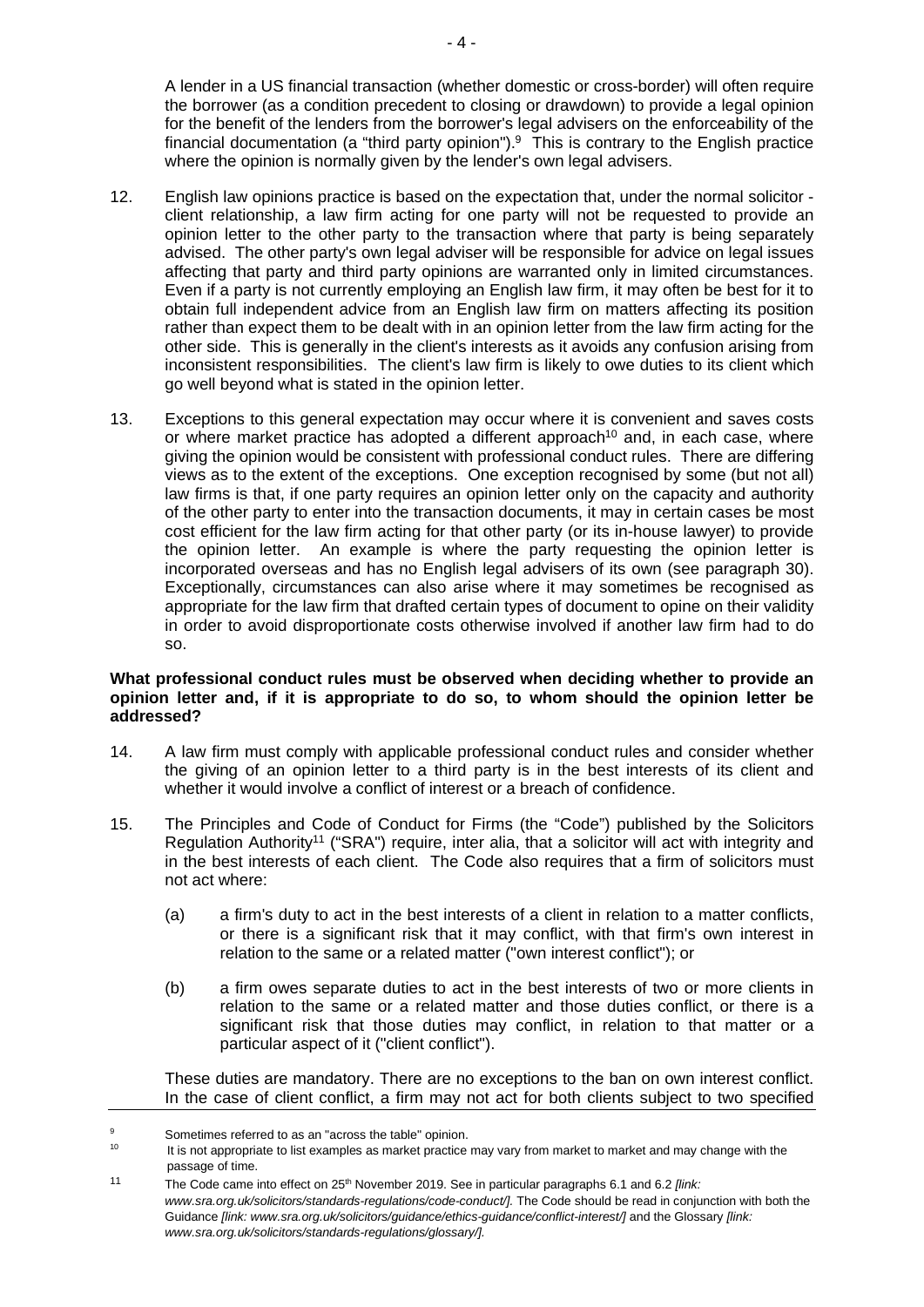exceptions permitted by paragraph 6.2 of the Code. The SRA has issued Guidance to help firms understand their obligations and how to comply with them.<sup>[12](#page-4-0)</sup>

- 16. The Code also provides that a firm of solicitors has an on-going duty to keep the affairs of current and former clients confidential except where disclosure is required or permitted by law or the current or former client consents.
- 17. An individual lawyer acting for a client on a matter has a duty to make the client aware of all information material to the matter of which the individual has knowledge, subject to the exceptions permitted by paragraph 6.4 of the Code. This might conflict with the duty of confidentiality to another client or former client. If these duties conflict, the duty of confidentiality takes precedence but does not prevent a breach of the duty to disclose. A firm may not act for a client in a matter where that client has an interest adverse to the interest of another current or former client for whom that firm holds confidential information which is material to that matter, unless effective measures have been taken which result in there being no real risk of disclosure of the confidential information or the current or former client has given informed consent in writing to the firm acting, including to any measures taken to protect their information.<sup>[13](#page-4-1)</sup>
- 18. A solicitor is also subject to the general law protecting confidential information, under which a person who receives information in circumstances where he or she has notice that it is confidential can be restrained from disclosing it or from making use of it.
- 19. Care must therefore be taken that the giving of a third party opinion is in the client's best interests and would not of itself give rise to a possible conflict of interest. In addition, the opinion must not disclose any material information confidential to the client without the client's informed consent. An opinion should be given to a third party only where it is possible to do so in compliance with the Code. If a third party opinion involves extra time and cost, this should be discussed with the client.
- <span id="page-4-3"></span>20. The scope and content of a proposed third party opinion is an important factor in determining whether its delivery is in a client's best interests. The circumstances of the transaction may sometimes be such that the opinion may not be in the client's best interests, unless it is limited to matters of capacity and authority and possibly governing law and jurisdiction. Difficulties are most likely to arise where an opinion is sought from a law firm on the validity of the transaction documents against its own client. If, for instance, the opinion letter extends to the legal effect of a document, this might result in the opinion having to identify deficiencies or risks affecting the other party which it would not necessarily be in the client's interest to reveal. A failure to do so could render the opinion misleading to a third party by reason of the omission.[14](#page-4-2)
- 21. A law firm should also consider whether the delivery of a third party opinion could affect its ability to act for its own client in the event of a dispute arising between the client and the third party under the agreements to which the opinion relates. For example, a third party opinion might compromise the law firm's ability to raise particular arguments on its client's behalf in any such dispute (or may be perceived as doing so). Whether the delivery of a third party opinion might create a conflict of interest in the future or otherwise inhibit the law firm's ability to act is another important factor to be taken into account in determining whether the law firm should deliver such an opinion.
- 22. If a law firm does provide an opinion letter to a third party, it may want the opinion letter to record that it has not advised the third party on its specific position or rights and obligations under the relevant documents (or on the contents of the opinion) and owes no duty of care or other responsibility to the third party except in relation to matters expressly covered by the opinion. Permitting a third party to rely on an opinion letter does not normally, depending on the context, imply a wider responsibility in relation to the transaction and its commercial and financial implications.

<span id="page-4-1"></span><span id="page-4-0"></span><sup>&</sup>lt;sup>12</sup> The Guidance on conflict of interests and confidentiality was updated on  $2^{nd}$  March 2020.

<span id="page-4-2"></span><sup>&</sup>lt;sup>13</sup> Paragraphs 6.3 to 6.5 of the Code.<br><sup>14</sup> Paragraph 4.4 of the Code states:

Paragraph 1.4 of the Code states: "You do not mislead or attempt to mislead your clients or others, either by your own acts or omissions or allowing or being complicit in the acts or omissions of others (including your client)". Paragraph 2.4 also states, albeit in the context of court and resolution proceedings: "You only make assertions or put forward statements, representations or submissions to the court or others which are properly arguable."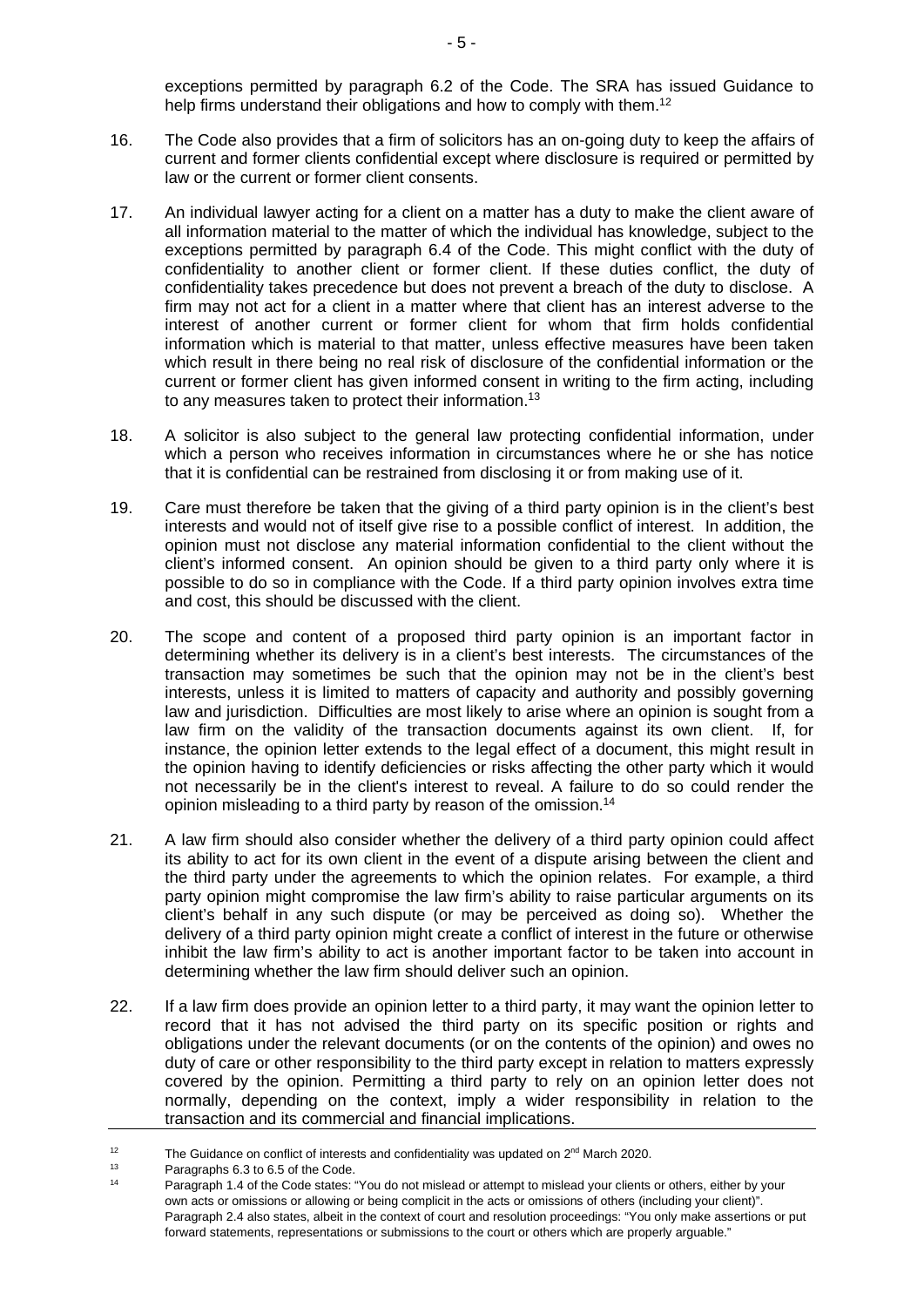- 23. If a law firm is requested to provide an opinion letter on the enforceability of a document that it did not prepare or advise on, it may legitimately question whether this is appropriate where the firm responsible for the document is capable of doing so, or where the document has been prepared by a party itself.[15](#page-5-0) In addition, if a document is a standard form provided by a trade association or other body, it may be appropriate for the person requesting the opinion to rely on an enforceability opinion from the legal advisers to that trade association or body instead. If the law firm is willing to provide an opinion, it may wish to include a statement that it was not involved in the negotiation or preparation of the document (or the transaction to which it refers) and that it expresses no opinion as to whether the terms of the document are adequate to fulfil the intentions of the parties with respect to the document.
- 24. Where copies of an opinion letter may be made available by the addressee to third parties such as its auditors, a body regulating the conduct of its business or any rating agencies, the opinion provider will need to decide whether or not reliance by a non-addressee is permitted and, if so, to what extent. It may typically be sufficient for the auditors, regulatory authority or rating agencies to know that the addressee has obtained the opinion and to be aware of its contents. In such cases a law firm typically states in the opinion letter that its contents may be disclosed to such recipients for information only and may not be relied upon by them. In the case of a cross border transaction, the provider of the opinion may need to consider whether the distinction between disclosure for information only and reliance will be recognised under the law of other relevant jurisdictions.
- 25. Where the addressee requests a statement that it may disclose the opinion letter to its affiliates, the opinion provider will need to decide to what extent such disclosure is appropriate where the affiliates are not involved in the transaction. There are differing views on this question. Where disclosure to affiliates generally is permitted, it may still be questioned whether disclosure to professional advisers and auditors of an affiliate is also necessary.
- 26. Disclosure specifically to directors, officers and employees of an addressee or affiliate is unnecessary where the addressee or affiliate is itself entitled to disclosure.

#### **What other issues need to be considered when a law firm is requested to provide an opinion letter to a third party?**

- 27. If a law firm is asked to prepare a third party opinion, the following issues must be borne in mind so that the law firm's opinions do not go farther than appropriate:
	- (a) applicable professional conduct rules must be observed where, for example, a request for a third party opinion may give rise to a possible conflict between the law firm's duty to its own client and the responsibilities assumed by it to the recipient of the opinion (see paragraph [20](#page-4-3) above);
	- (b) the opinion must adequately reflect the reservations expressed by the law firm orally or in correspondence to its own client (prior to the conclusion of the transaction) to ensure that the law firm does not accept a greater responsibility to the non-client addressee in the opinion letter than to its own client<sup>[16](#page-5-1)</sup>;
	- (c) the giving of the requested opinion letter may have the effect that responsibility for advising the addressee in relation to certain features of the transaction is transferred inappropriately from the law firm acting for the addressee to the opinion provider (being the law firm acting for the other party); and

<span id="page-5-0"></span><sup>&</sup>lt;sup>15</sup> It may also be relevant to consider paragraphs 12,13 and 22 in this context.

<span id="page-5-1"></span>The opinion provider will rarely know to what extent the third party's own legal advisers have raised these issues with their own client. There may be a risk that the opinion provider's own client may ask or expect that certain issues not to be revealed or that, if they are revealed, they be treated in a minimalist way. If this would mislead, it would be contrary to paragraph 1.4 of the Code cited in the preceding footnote.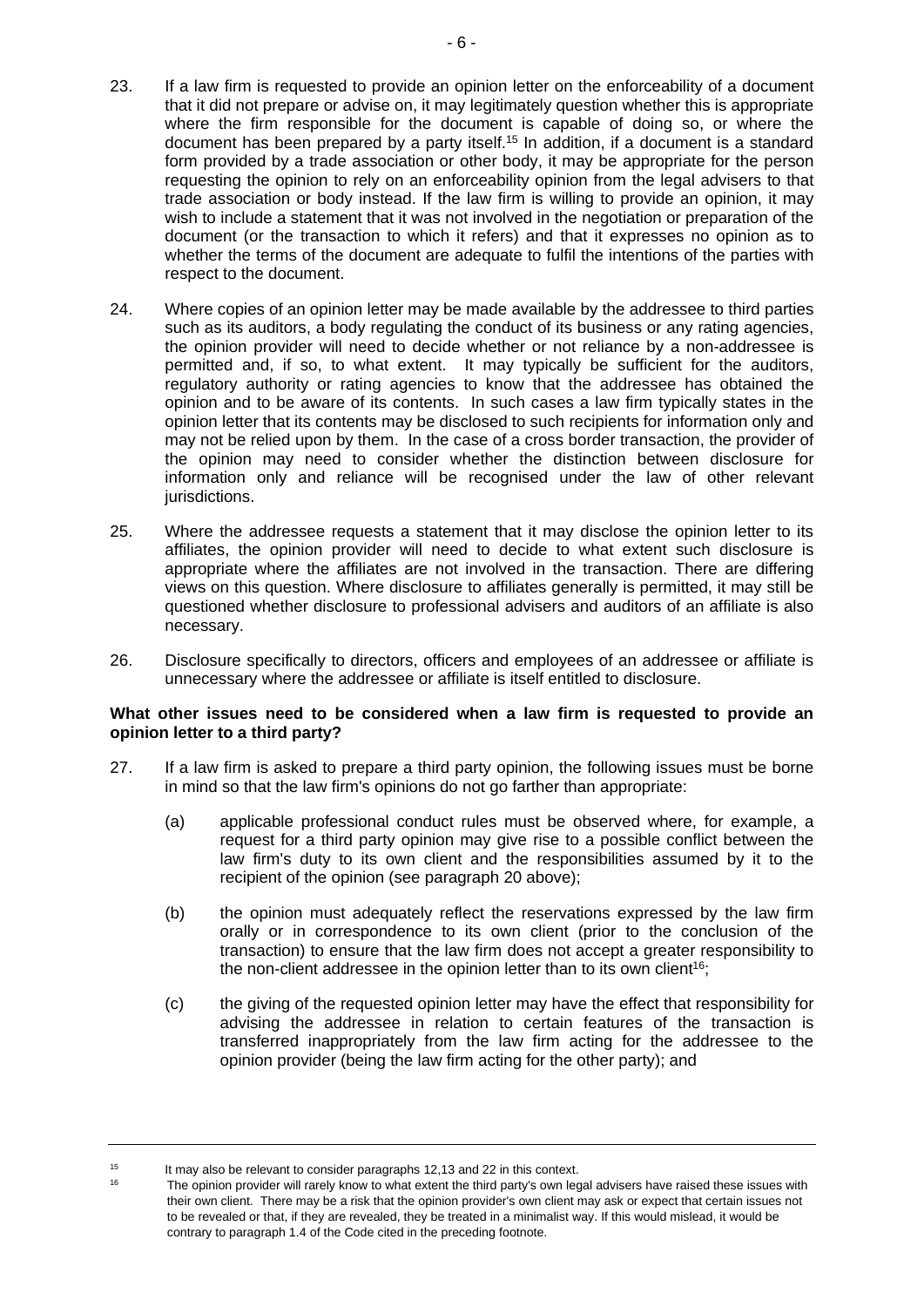(d) the third party recipient of the opinion will not necessarily be bound by any limitations on the scope and extent of the law firm's responsibility which are contained in the opinion provider's letter of engagement with its own client<sup>[17](#page-6-0)</sup>.

The greater the number of parties permitted to rely on an opinion letter, the greater the consideration that needs to be given by the opinion provider to the question of its responsibility, particularly if the opinion letter is addressed to a class of persons who cannot be identified at the time that the opinion is given.

- 28. It should be borne in mind that, if the law firm issuing the legal opinion to the non-client and that non-client's own law firm are both negligent, issues of contribution may arise as to any loss arising from that negligence.
- 29. Where two law firms are involved in a financial transaction, it is unusual in England for the lender to ask for an opinion letter on the same legal questions from the borrower's solicitors in addition to the opinion letter that it would expect to receive from its own solicitors. If a law firm is requested to provide a "parallel" opinion to a third party, it may do so only in compliance with the professional conduct rules (described above at paragraphs [14](#page-3-0) to 26).
- 30. Law firms may be asked to provide opinion letters on separate legal questions. For example, where an English borrower or guarantor is a party to documents governed by foreign law but no other English law firm is involved, it may be appropriate for the English law firm acting for a borrower or guarantor to deliver to the lender an opinion on the borrower's or guarantor's corporate capacity and (assuming the authenticity of board minutes and other documents supplied to it) the authority of relevant persons to execute the document on its behalf. If the law firm is asked to go further and opine on registrability of the documents, non-violation of law, effectiveness of the choice of law, reciprocal enforcement of court judgments, withholding tax and/or stamp duty, it may wish to consider whether it is appropriate for it to do so or whether the lender can take independent legal advice on these issues instead. A third party opinion limited to capacity and authority is accepted as sufficient in most such cases. Opinions dealing with the legal effect of a document may give rise to difficulty and a conflict of the kind referred to in paragraph [20](#page-4-3) above.
- 31. A third party opinion may sometimes be requested in a transaction where the opinion relates to legal aspects which are peculiarly within the knowledge of the law firm acting for one party and which cannot be dealt with by the law firm acting for the other party without undue inconvenience and expense. So, for example, it may be appropriate to request from the law firm acting for a private equity investor or manager an opinion letter as to the constitution and powers of its client's investment fund where this is a limited partnership, trust or other non-corporate vehicle or where the constitutive documents include information which is not publicly available. There are differing views on the practice to follow.

#### **What is the purpose of an opinion letter?**

32. The primary purpose of an opinion letter is to state conclusions of law as to the ability of a party to enter into and perform its obligations under an agreement and/or the legal effect of the agreement. An opinion letter often serves to confirm that the assumptions about the legal position made by a party in deciding to enter into an agreement are well founded. It may also confirm what contractual relationship will be created by the documentation. Most opinion letters are subject to at least some qualifications. A qualification serves as an aid to risk management by assisting a party in the evaluation of the legal risk or legal uncertainties in the transaction. If a major problem is identified, it

<span id="page-6-0"></span><sup>&</sup>lt;sup>17</sup> An engagement letter may, for instance, include a proportionality provision to the effect that, where a client has a right to claim from the law firm and other advisers but its claim against the other advisers is subject to a limitation on liability, that will not increase the amount it can recover from the law firm.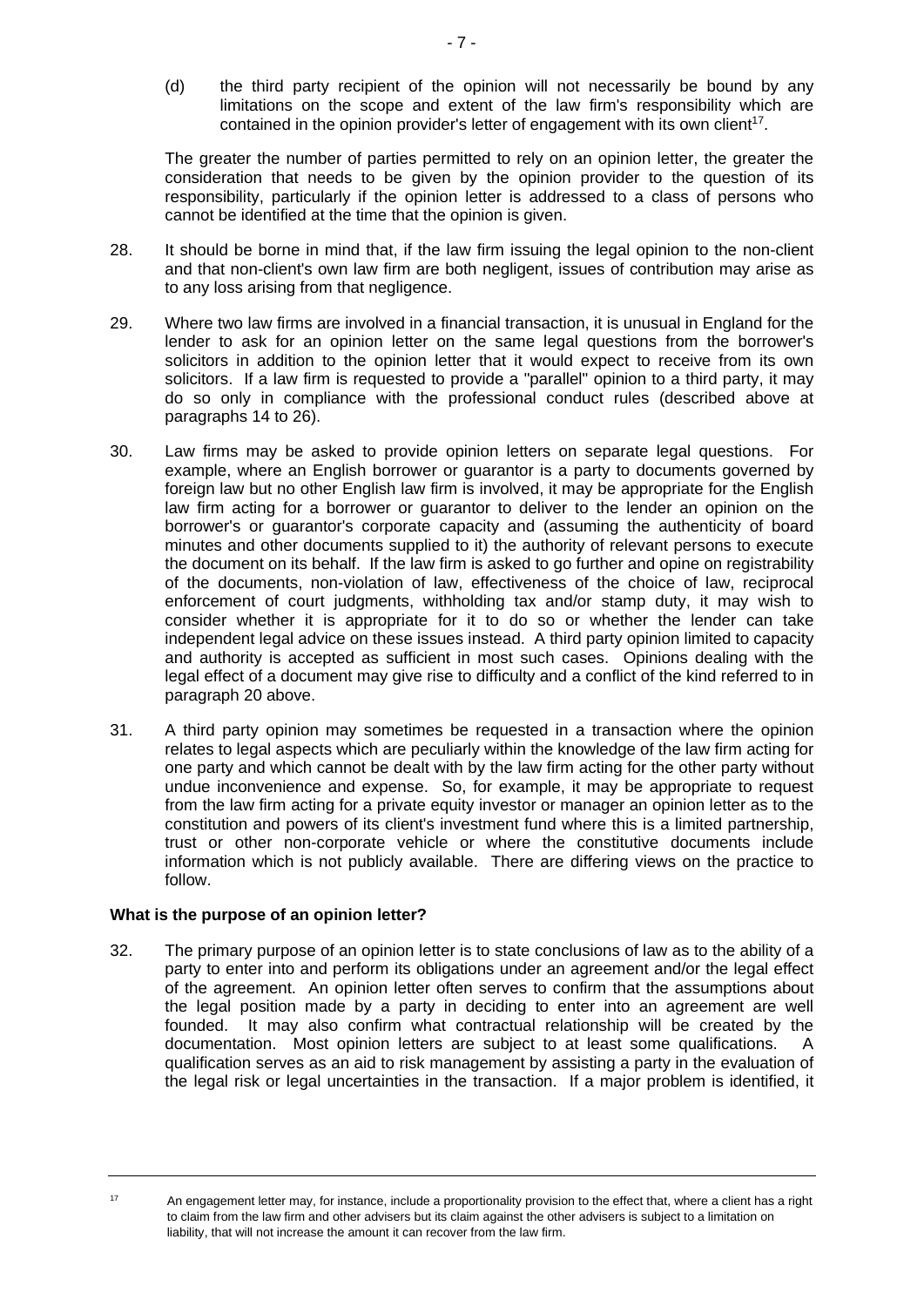<span id="page-7-1"></span>may lead to the transaction being restructured so that the problem is avoided or it may lead to a commercial decision to proceed or not to proceed with the transaction.<sup>[18](#page-7-0)</sup>

- 33. An opinion letter often states conclusions of law without explaining the legal analysis leading to those conclusions. Closing opinions in financial transactions do not normally address the legal consequences if, for example, the contracting party covered by the opinion were to enter into insolvency proceedings. The possibility of a party entering into insolvency proceedings would involve complex legal issues. The time and expense involved in the analysis of these issues may be disproportionate in the context of the transaction in question. Thus, the opinion letter will include a qualification that any opinion is subject to all provisions of insolvency law and other laws affecting creditors' rights generally.
- 34. An opinion explaining the legal analysis (a "reasoned opinion") may be requested in the case of securitisations or netting arrangements or otherwise to satisfy the requirements of rating agencies or regulators. A reasoned opinion may be required to address the impact of insolvency proceedings on the enforceability of contractual obligations, in which case specific qualifications will be necessary to identify the insolvency issues which may arise. A reasoned opinion may also be required to confirm that a disposal or transfer of an asset constitutes a valid sale or absolute title transfer, sometimes referred to as a "true sale opinion". A reasoned opinion will state not only conclusions of law but summarise the legal analysis supporting those conclusions.

#### **What is the proper role of the opinion provider?**

- 35. The views contained in an opinion letter are expressions of professional judgment on the legal issues addressed and not guarantees that a court will necessarily reach any particular decision. The provider of an opinion letter may be liable to the addressee if the opinion is negligently given, but is not necessarily negligent merely because an opinion proves to be at variance with a decision ultimately reached by a court at a later date.
- 36. The provider of an opinion letter is not an insurer against risks which may affect the parties. The recipient of the opinion should not regard the law firm providing the opinion as effectively an underwriter of its client's contractual rights or obligations. A legal opinion cannot rectify a deficiency in a transaction.
- 37. The delivery of an opinion letter should not be regarded as an implied "representation" that the law firm is not aware of anything else which could be material to the transaction. The recipient of an opinion letter from a law firm should not regard the opinion as conferring that law firm's seal of approval on the legal aspects of the transaction. Equally, a recipient might be mistaken in assuming that a law firm would not give an opinion unless it was satisfied as to the legal aspects of the transaction or that there were no undisclosed potential problem areas. For example, the delivery of a legal opinion that a party's obligations under the transaction documents are "enforceable" does not mean that there can be no dispute as to their meaning.
- 38. Where a law firm has been instructed by the arranger of a syndicated loan or the lead manager of a bond issue, it will be customary for the opinion letter to be addressed to the original lending syndicate or the co-managers of the issue. Often the identity of the lending syndicate or the co-managers may not be known until shortly before signing (and, where the loan is underwritten, it may even be the case that the identity of the lending syndicate is not known until after signing). The syndicate members or co-managers may, however, incorrectly assume that the law firm is acting for them and that a solicitor/client relationship has been created with the consequential wider duties and responsibility of the law firm arising from that relationship. In practice the law firm may have given advice on specific issues which have arisen in respect of the transaction solely to the arranger or lead manager and acted solely on their instructions. These issues may not have been

<span id="page-7-0"></span> $18$  In the case of an issue of securities, the legal opinion has an additional purpose. If the managers or underwriters of the issue were sued by an investor alleging negligence in their handling of the issue because of a legal problem, the fact that they had received advice or a legal opinion addressing the point in question should assist them in demonstrating that they had not been negligent in that regard, provided that they had relied on the opinion and that it was reasonable for them to have done so.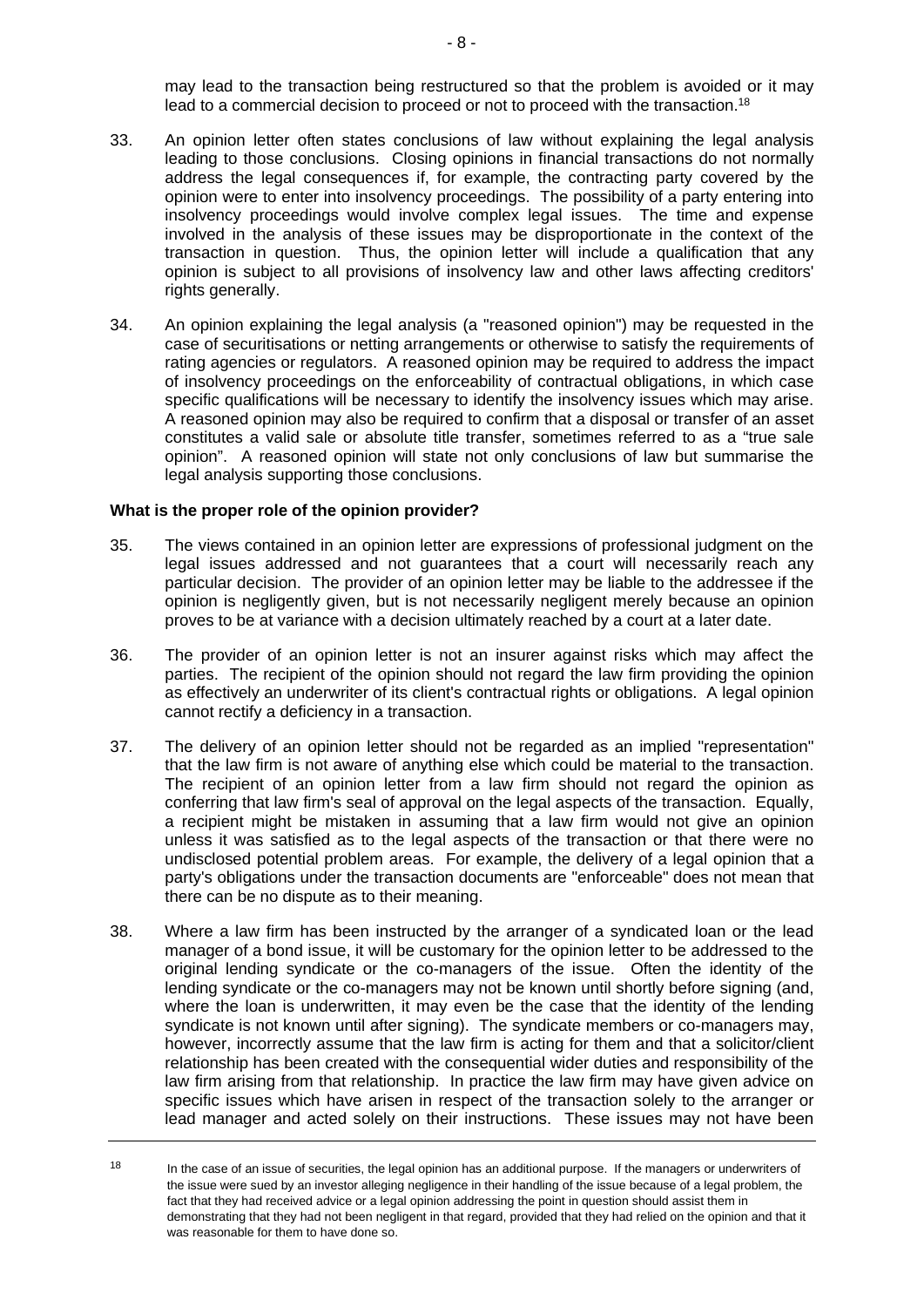discussed or raised with the syndicate members or management group. A law firm may therefore choose, without derogating from the contents of the opinion letter itself, to identify clearly in the opinion its client or the entity on whose instructions it has acted or, where that entity has multiple roles in a transaction, the role or roles in relation to which the law firm has advised.

#### **What general considerations apply when preparing an opinion letter?**

- 39. In order to save time and costs, it is sensible for a law firm involved in a financial transaction to agree with its own client at an early stage the proper scope of the opinion letter to be given to the client and/or any third party by that law firm or, if appropriate, by the law firm acting for the other party. Experience shows that a failure to address this issue at the outset can lead to unnecessary complications later. The law firm from whom the opinion letter is requested should be given a reasonable opportunity to consider the questions on which it is to be asked to opine. The contents of the opinion letter should be thought out well in advance and not produced (and reviewed) under time pressure. Where giving a third party opinion, the opinion provider should always consider consulting its client and obtaining approval of the form of opinion to be issued to the third party before it is sent to the third party or its advisers for comment.[19](#page-8-0)
- 40. As the issues involved are largely technical, the contents of the opinion letter can usually be settled between the opinion provider and an in-house lawyer or experienced officer of the client (or, where the opinion is being addressed to a third party, the law firm acting for it). While clients may wish to discuss the scope of an opinion letter, its contents and language are ultimately a matter for the opinion provider.
- 41. Where completion of a transaction is conditional upon the delivery of a law firm's opinion letter, it is sensible for the terms of the opinion letter to be finalised as to all matters of substance before the contractual documents are signed. Failure to do this could well place the law firm in an invidious position if the delivery of its opinion is the only outstanding condition precedent and its refusal to give an opinion in the form required by the other party would lead to the collapse of the transaction.
- 42. An opinion letter should be dated with the date of issue. An opinion letter speaks as to the law in force at its date. An opinion letter provider has no obligation to update an opinion to cover subsequent events or legal developments.

# **What approach should be taken in an opinion letter on factual issues?**

- 43. An opinion letter should generally be given only on specific questions of law and not on questions of fact. The provider of an opinion letter is not a warrantor of factual matters. Similarly, in order to avoid the costs of investigating factual matters (which may often be disproportionate to the benefit), an opinion letter is invariably expressed to be based on relevant factual assumptions. Care should be taken that the assumptions are appropriate to the circumstances of the transaction. An assumption should not be made if the opinion provider knows or has reason to believe that it is factually untrue.
- 44. The distinction between law and fact is fundamental. Law firms should consider whether or not it is appropriate to provide an opinion letter in relation to matters of mixed fact and law or whether these should be more properly covered by assumptions in the opinion letter or warranties given by one party to the other in the transaction documents. For example, questions concerning title to assets or the status of shares, including whether they have been "validly issued" or are "fully paid", would usually be covered by warranties rather than a legal opinion. Equally, an opinion letter may contain an assumption as to the centre of main interests<sup>[20](#page-8-1)</sup> of a party to the transaction documents. This may be supported by a warranty and/or an undertaking in the transaction documents. It would not

<span id="page-8-0"></span><sup>19</sup> Paragraph 3.1 of the Code states: "You only act for clients on instructions from someone properly authorised to provide instructions on their behalf. If you have reason to suspect that the instructions do not represent your client's wishes, you do not act unless you have satisfied yourself that they do. However, in circumstances where you have legal authority to act notwithstanding that it is not possible to obtain or ascertain the instructions of your client, then you are subject to the overriding obligation to protect your client's best interests."

<span id="page-8-1"></span><sup>&</sup>lt;sup>20</sup> This is relevant for the purposes of the Regulation (EC) No 1346/2000 on Insolvency Proceedings and other legislation which uses the concept of COMI but only for so long as it is applicable in English law.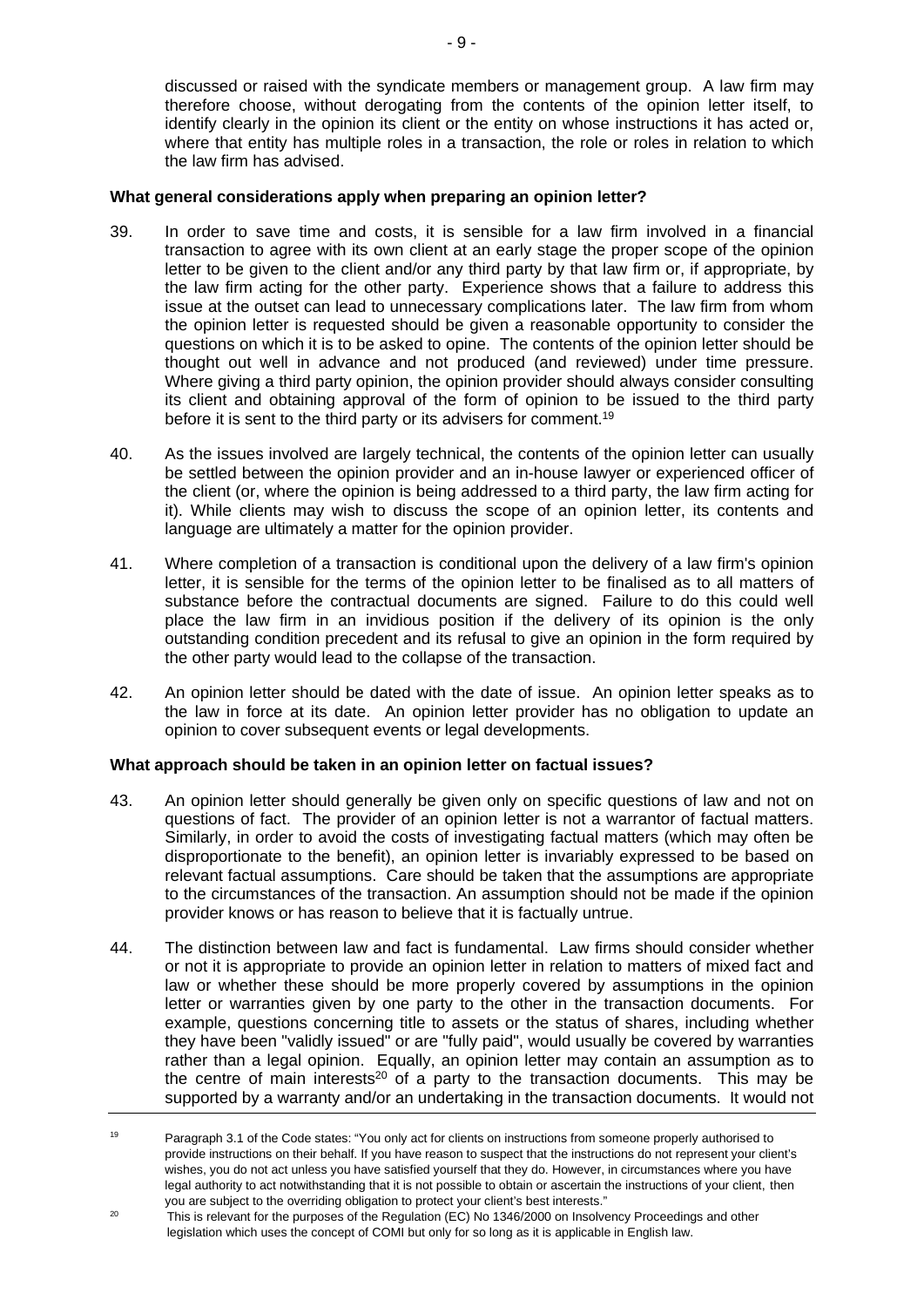normally be the subject of the opinion itself. Similarly, it is generally inappropriate for a law firm to be asked to give an opinion that a company is not engaged in litigation. In exceptional cases where an opinion as to litigation is given, it is usually limited to specific arbitration or court proceedings which the law firm is conducting on the company's behalf and, if appropriate, dealt with in a separate report.

- 45. The provider of an opinion letter will not normally have personal knowledge of all factual information relating to its client and will not be expected to conduct a factual enquiry for the purpose of giving the opinion letter. If a law firm is willing to address mixed questions of fact and law, it will wish to consider what assumptions are necessary to ensure that its responsibility is limited to its opinions on matters of law.
- 46. The practice of asking a law firm to give an opinion as to factual matters based on certificates or statements given to the law firm is not generally regarded as acceptable in England. If comfort is required on questions of fact by the party requesting the opinion, a common practice is for that party to seek a certificate from an authorised officer of the company or a certified copy of minutes of a board meeting of the company. The law firm acting for the company can advise its client on the form and content of the certificate or board minutes. If that law firm is itself asked to provide an opinion to the other party in reliance on a certificate or minutes from its client, the third party might wrongly assume that the law firm had itself verified the certificate or minutes. Moreover, it might be more difficult in those circumstances for the law firm independently to advise the company in relation to the certificate or minutes.
- 47. Although it is for each law firm to decide its own policy, a law firm should consider whether or not it is appropriate to provide an opinion on factual matters even if this is expressly limited to facts within the law firm's actual knowledge of a client's affairs. The factual statements requested may require a degree of knowledge of the client's affairs which the law firm does not possess. An opinion "to the best of the knowledge of the firm" still imposes responsibility for actual and imputed knowledge.<sup>[21](#page-9-0)</sup> Further, except in a small law firm, such knowledge may be spread amongst many different partners and employees and it may not be practicable for them all to be consulted. If factual statements are to be included, it may also be necessary to carry out a detailed check of files covering a long period, perhaps involving offices in a number of jurisdictions; in such a case, the check could be time consuming and expensive and, at worst, impractical to perform.
- 48. An opinion letter usually focuses on specific legal questions and does not express general opinions. A law firm should seriously consider whether or not it is appropriate to provide an opinion that, for instance, an agreement 'does not infringe or conflict with any other agreement, instrument or court order or decree binding the company'. This statement would, if given in unqualified form, require an investigation of all relevant contracts of the company and involve questions of fact such as whether a borrowing limit or financial ratio has been complied with. Such a legal audit would add considerably to the expense of providing an opinion. As a matter of English legal practice, any statement of this type could be given only in an exceptional case, where the agreements or instruments (for example, trust deeds) are specified in the opinion, where they are governed by English law and where the law firm is fully familiar with their terms.<sup>[22](#page-9-1)</sup>
- 49. The provider of an opinion letter in a transaction including a prospectus may be asked to confirm that certain sections of the prospectus relating to legal matters are an accurate summary. This is driven by the fact that issuers and managers may be liable to investors for misstatements in a prospectus. The opinion provider will normally wish to consider in each case whether it is appropriate for the opinion letter to give such confirmation, including whether the relevant sections deal only with matters of law, whether the sections

<span id="page-9-0"></span><sup>&</sup>lt;sup>21</sup> The addition of the words "having made all reasonable enquiries" would be even more onerous, since it would extend to constructive knowledge.

<span id="page-9-1"></span><sup>&</sup>lt;sup>22</sup> In the United States, such opinions are given only with respect to specified contracts (usually listed in the opinion), only state that the agreement 'will not breach or constitute a default under the agreement', and are based on a customary practice understanding that the opinion provider is reading and interpreting all such agreements in accordance with their 'plain meaning' as they would be interpreted under the law covered by the opinion (rather than the law under which the agreement would actually be interpreted).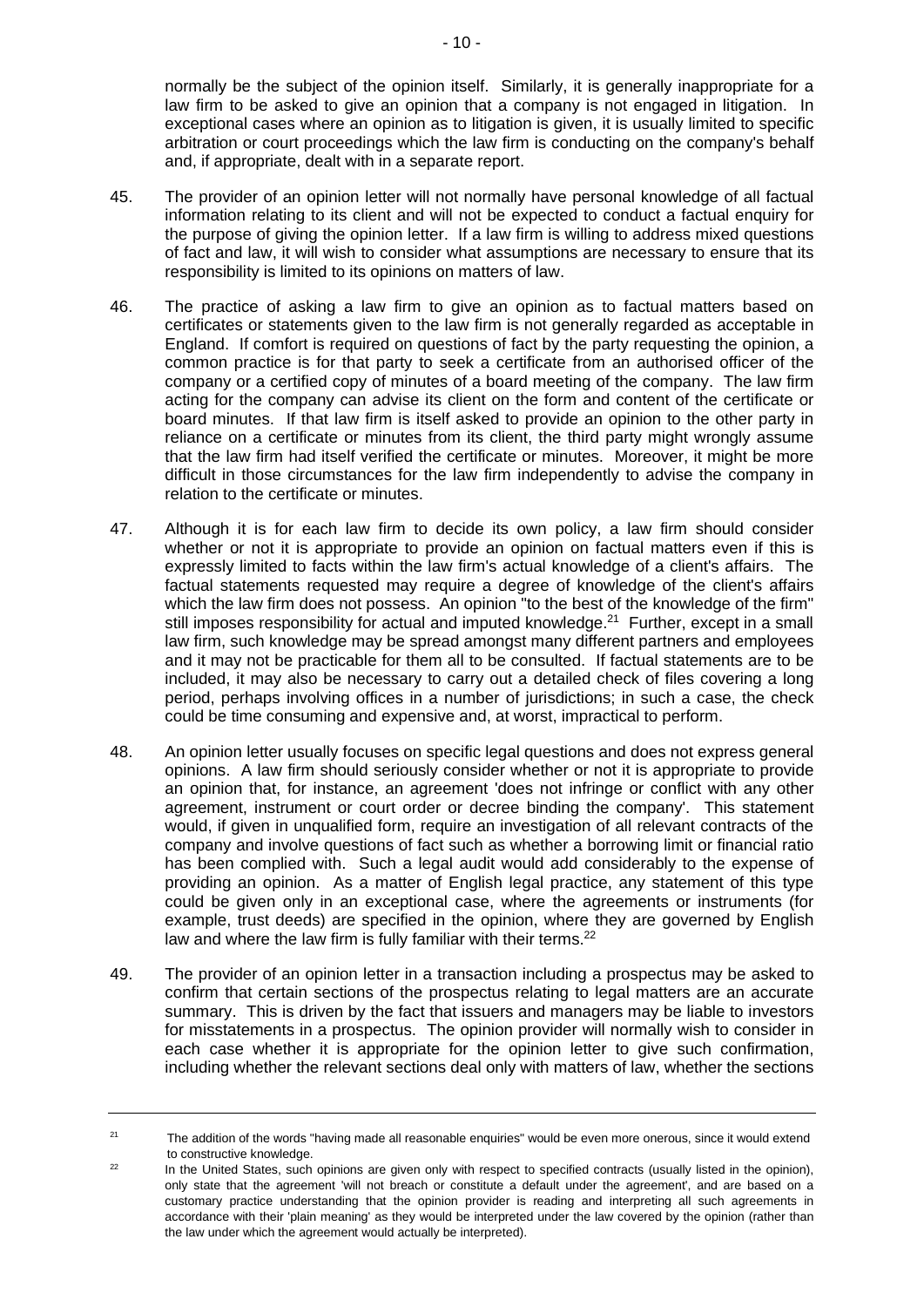can be said to be sufficient to constitute a "summary" and whether the law firm should accept responsibility for their accuracy.

#### **What is the proper scope of an opinion letter on legal issues?**

- 50. An opinion that an agreement creates legally binding and enforceable obligations lies at the heart of most opinion letters, except those which are limited to formal validity.<sup>[23](#page-10-1)</sup> Although a legal opinion may state that an agreement is "enforceable", English law would not generally enable an opinion to be given that an agreement is enforceable "in accordance with its terms"[24](#page-10-2). One reason is that specific performance is an equitable remedy and an English court has a discretion whether to order specific performance or award damages instead. An opinion that an agreement is "enforceable", without more, does not imply a view as to how its terms would be interpreted by a Court, nor imply that any obligations would be specifically enforceable.
- <span id="page-10-0"></span>51. It is often regarded as inappropriate for a law firm to give an opinion as to the nature and effect of security or its registrability, unless it has been or is responsible for preparing and, if applicable, registering the security documents. Even if a law firm has prepared the security documents, it may be unwilling to opine on priority, unless the legal position is capable of being established conclusively by priority searches at the relevant registry (as, for example, in the case of mortgages of registered aircraft or land). The priority of security can depend on whether such security is legal or equitable, whether it is fixed or floating, whether the party taking the security has notice of a negative pledge, whether notice of a charge over a debt (or other chose in action) has been given to the debtor, the nature and location of the assets secured and, where relevant, the time of its creation or registration. Whether security expressed to be fixed will be recharacterised as floating is a question of mixed law and fact and will not usually be the subject of an opinion, unless the factual matters are assumed. Equally, a law firm may be unwilling to give an opinion as to the ownership of charged assets, unless it has investigated title (which is only practicable in relation to certain types of asset).
- 52. A statement that a company's obligations under a financial document will rank pari passu with its other obligations is generally made only with qualifications and is often not made at all. It is not appropriate where the opinion relates to secured obligations, since those obligations will, subject to certain exceptions in the case of floating charges.<sup>[25](#page-10-3)</sup> rank ahead of obligations owed to the general body of creditors (to the extent that those secured obligations are recoverable out of the relevant charged assets). In other cases, differing approaches may be taken. One approach is to give this opinion but qualified to the effect that the specified obligations will rank at least equally with the obligor's other unsecured and unsubordinated obligations except to the extent that those obligations are accorded preferential status by law and subject to applicable law relating to insolvency. These qualifications mean that the scope of the opinion is very limited.<sup>[26](#page-10-4)</sup> Another approach is not to provide a pari passu opinion (except perhaps in a reasoned opinion), because the question of ranking is relevant only if the obligor becomes unable to pay its liabilities and most opinion letters include a general insolvency qualification (see paragraph [33\)](#page-7-1) and because many opinions will not express a view on questions of priority (see paragraph [51\)](#page-10-0). The question of ranking is often covered by a representation from a contracting party instead.

<span id="page-10-1"></span><sup>&</sup>lt;sup>23</sup> A statement that an agreement is legally binding means that it must not be void or voidable because, for instance, it is ultra vires, or is unauthorised or improperly executed, or a necessary consent is lacking, or it conflicts with applicable law, or can be rescinded for misrepresentation, duress etc. A statement that an obligation is enforceable is generally accepted to mean that it is actionable before a court in the relevant jurisdiction. An agreement may be valid but not enforceable if, for instance, the agreement is stampable and has not been duly stamped.

<span id="page-10-2"></span><sup>&</sup>lt;sup>24</sup> This is another example of the differences between English and US opinions practice. Under US practice a statement that obligations are "valid and binding" or "valid, binding and enforceable" is sometimes considered to be the equivalent of "enforceable in accordance with its terms". Opinion providers often choose to make clear that an English opinion letter does not have that meaning.

<span id="page-10-3"></span><sup>&</sup>lt;sup>25</sup> Sections 176A and 176ZA and paragraph  $99(3)$  & (4), Schedule B1, of the Insolvency Act 1986.

<span id="page-10-4"></span><sup>26</sup> For instance, the claims of an unsecured creditor of a company would rank behind claims of its preferential creditors and behind administration expenses or winding up expenses in the event of a company entering into an English administration or winding up. The claims of unsecured creditors of an English insurer would also rank behind the claims of policy holders in respect of "insurance debts". In addition, a pari passu opinion would need to be qualified if the relevant documents included limited recourse or subordination provisions or provided for money obligations which mature first to be paid first even after the occurrence of a default.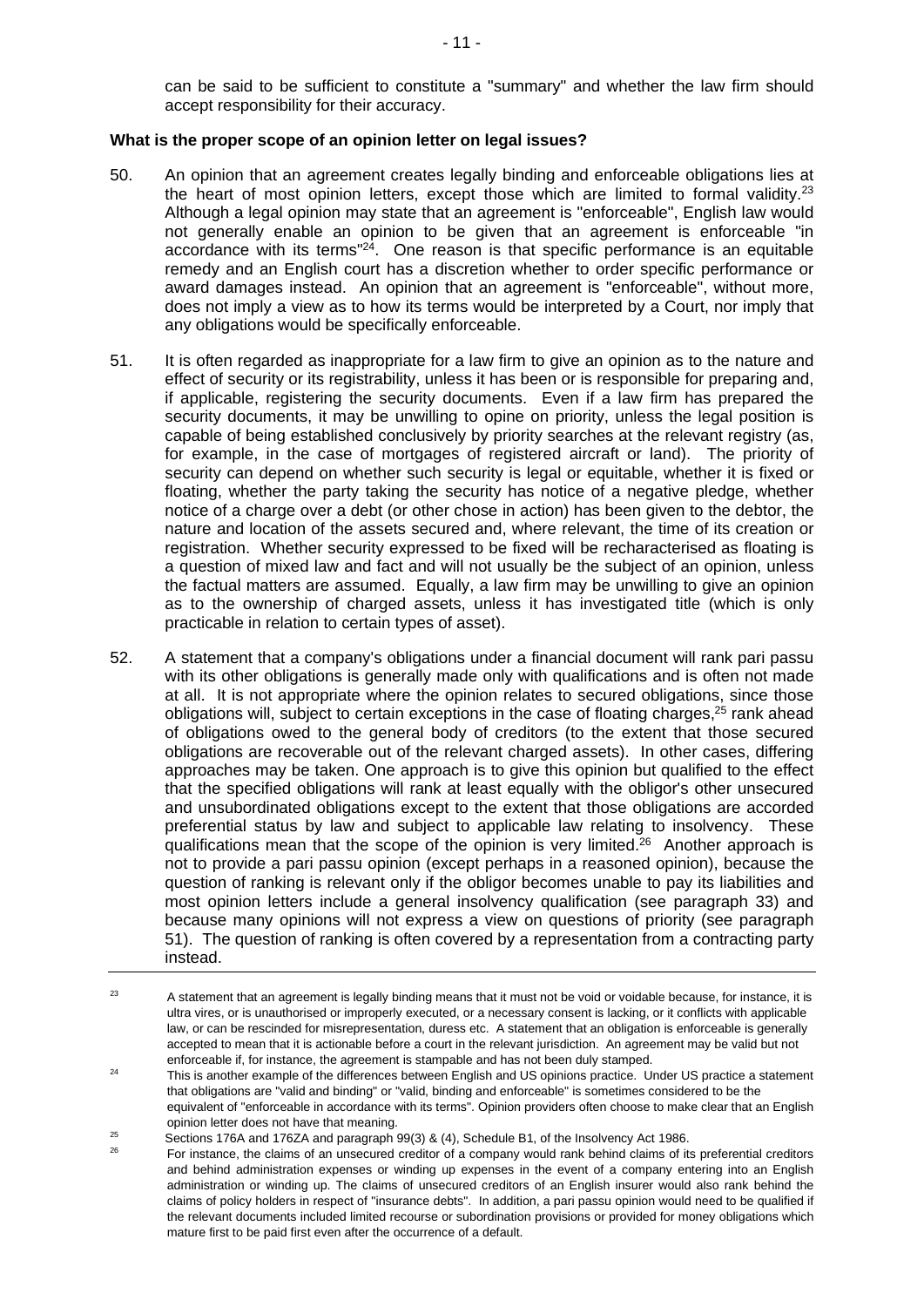- 53. The registrability of security requires to be carefully considered. For instance, in the case of an enforceability opinion, a failure to identify that a document is registrable and file prescribed particulars of it within the prescribed period<sup>[27](#page-11-0)</sup> would result in the security created by the document being void. If the subject matter of the security includes land, aircraft, ships or intellectual property rights, it may also be necessary to file particulars of the relevant document at other appropriate registries, in order to protect the priority of the security fully.
- 54. The execution of documents involves a mixed question of fact and law. It is a legal question whether, if a document is executed on behalf of an English company by one or more authorised officers, it will have been validly executed. It is a factual question whether the relevant document has actually been signed by a person or persons authorised to do so in the board resolution produced to the opinion provider and whether the resolution was duly passed. It is normal practice to include in an opinion letter assumptions on these factual aspects. If an obligor is a foreign entity, it is usual for execution of the documents to be addressed in an opinion letter obtained under the law of the jurisdiction where the company is incorporated.
- 55. A law firm will not normally be willing to opine that an individual is the person who he or she purports to be, since this would raise issues as to identification. This would be a role for a notary public. Even if the lawyer knows the signatory or sees the signatory's passport, it is not possible to tell whether the signatory is the same person as that named (for example) in the relevant board resolution. An organisation may contain two people with the same name.
- 56. Where the opinion letter relates to an individual, it is often appropriate to include in the opinion letter suitable assumptions as to the age, mental capacity and solvency of the individual and the absence of undue influence.
- 57. Where electronic signatures are being relied upon for the execution of documents, the opinion provider may wish to consider whether any additional assumptions are necessary if the opinion extends to due execution.[28](#page-11-1)

#### **To what extent does the scope of an opinion letter differ in a cross-border transaction?**

- 58. In a cross-border transaction, the scope of an opinion letter on English law will depend on the extent to which English law is relevant to the transaction.
- 59. Where the transaction documents are governed by foreign law but the company to which the opinion relates is incorporated in England, it is usual for an English legal opinion to address principally the questions of whether the company is incorporated and existing, whether it has the necessary corporate capacity to enter into the transaction, whether the necessary corporate action has been taken to authorise the execution of the documents and, if they include a security document, whether it is registrable in England<sup>[29](#page-11-2)</sup>. The opinion may also deal with questions of whether the choice of foreign law to govern the documents will be recognised by the English courts and whether a judgment delivered in the foreign jurisdiction could be enforced in England. This should be sufficient in most cases. As the validity of obligations undertaken in an agreement governed by a foreign law will be determined by that law, an English law opinion cannot deal with the question of validity as such.

<span id="page-11-0"></span><sup>&</sup>lt;sup>27</sup> Part 25 of the Companies Act 2006 (where the chargor is a company or a limited liability partnership), or section 344 of the Insolvency Act 1986 (where the chargor is an individual or a partnership consisting of individuals) or the Bills of Sale Acts 1878 to 1890 (where the chargor is an unincorporated trader). The Companies Act requirement for registration of charges by overseas companies with a registered UK establishment ceased to apply in relation to charges created on or after 1st October 2011.

<span id="page-11-1"></span><sup>&</sup>lt;sup>28</sup> See the Practice Note "Execution of a document using an electronic signature" prepared by a joint working party of The Law Society Company Law Committee and The City of London Law Society Company Law and Financial Law Committees and approved by Leading Counsel (Mark Hapgood QC) which sets out their views of good practice. *[Link: www.lawsociety.org.uk/en/topics/business-management/execution-of-a-document-using-and-electronicsignature*]

<span id="page-11-2"></span><sup>&</sup>lt;sup>29</sup> Where the document has been executed under a power of attorney granted by an English obligor, the opinion may also address the authorisation, execution and delivery of the power of attorney.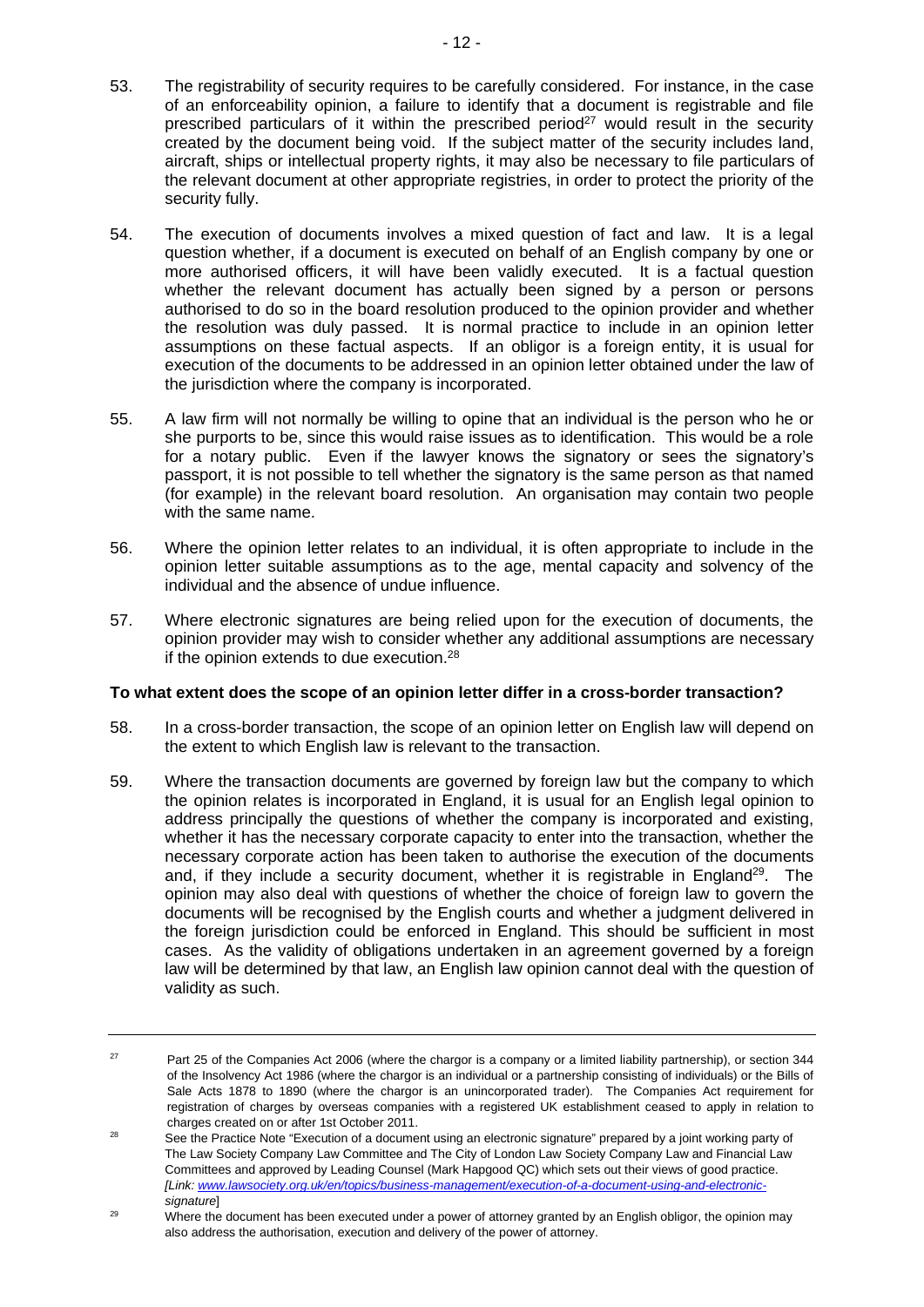- 60. The relevant law firm may be requested to opine on recognition of validity. The response to such a request may differ between law firms and may also depend on the foreign jurisdiction involved. Some law firms may be willing to say that, if the relevant agreement creates valid, binding and enforceable obligations under its governing law, such obligations will be recognised as valid and binding under English law (except to the extent that they are incompatible with applicable mandatory rules or public policy $30$ ). Other law firms may simply opine that, if there is an express governing law clause by which the parties have chosen a foreign law to govern the agreement, then English law will generally recognise that choice of law. This subject involves conflict of law questions which are outside the scope of this Guide.
- 61. An opinion provider may sometimes be asked to opine on whether any provision of the relevant documents is contrary to English public policy. Public policy is a changing and illdefined concept on which it is not possible to opine with certainty. It may also overlap with any opinion expressed as to recognition of the foreign law governing the transaction document.
- 62. Where the transaction documents are governed by English law but one of the parties is a company incorporated in another jurisdiction, an English law opinion cannot address such questions as whether that company has corporate power to enter into the transaction, whether the documentation has been duly authorised, executed and delivered and whether particulars of it are registerable in that other jurisdiction. These matters will have to be the subject of assumptions. A separate opinion on these matters under the laws of the jurisdiction in which the company is incorporated may be obtained from lawyers qualified in that jurisdiction. In addition, where an obligation is to be performed by a person in a jurisdiction outside England, an English law opinion will typically include a qualification that the obligation may not be recognised as enforceable under English law to the extent that performance would be illegal or contrary to public policy under the law of that other jurisdiction.

#### **How should differences in opinions practice be reconciled in cross-border transactions?**

- 63. The "Golden Rule" referred to in paragraph [8](#page-1-6) may appear difficult to apply in cross-border transactions where, for instance, both a law firm practising in England and a law firm practising in the USA are involved. A law firm practising in the USA may ask a law firm practising in England to give an opinion letter in wider terms than is normal under English practice because the US law firm would be willing to provide an opinion if the roles were reversed.
- 64. In practice, a common answer (which is consistent with professional conduct rules) is that the opinion letter should be given by reference to the practice generally applicable in the jurisdiction whose law is the subject of the opinion $31$ . So, an opinion letter on English law

<span id="page-12-0"></span><sup>&</sup>lt;sup>30</sup> Regulation (EC) No 593/2008 on the law applicable to contractual obligations (Rome 1), article 9, which forms part of English law.

<span id="page-12-1"></span>The Legal Opinions Committee of the American Bar Association (ABA) has suggested the following similar guidelines for constructive engagement, which it believes will facilitate the giving of opinions in cross-border transactions, and often reduce friction and costs, if followed by all parties and their counsel: "First, lawyers give opinions in accordance with the customary practice of the jurisdiction in which they practice and should not be expected to know or take into account any other jurisdiction's practice. Second, the parties to a cross-border agreement and their counsel should consider whether the cost of preparing each opinion requested is justified by its benefit to the recipient in the specific transaction. Third, a non-U.S. recipient should not insist on receiving an opinion simply because U.S. lawyers give it in domestic U.S. transactions. If the opinion is one that a non-U.S. recipient does not regularly ask non-U.S. lawyers to give in comparable circumstances, questions can legitimately be raised why it is asking the U.S. counsel to give that opinion and whether the opinion's benefit to the recipient justifies the cost to the giver's client. Conversely, if the opinion is one that is both regularly requested in the recipient's jurisdiction and regularly given by U.S. lawyers in domestic U.S. practice, and the incremental cost of preparing it in a cross-border transaction is not significant, a question can legitimately be raised why a U.S. lawyer is refusing to give it to a non-U.S. recipient even though non-U.S. counsel for the recipient, acting under its jurisdiction's practice, would not give an analogous opinion if the roles were reversed. Fourth, opinion preparers and counsel for the recipient should always deal with each other professionally and should not treat a closing opinion as a bargaining chip in an economic exchange. Each side should work in good faith to bridge gaps in opinion coverage and achieve a sensible result for all parties under the circumstances. Gaps, however, cannot always be bridged; when U.S. counsel is unable to give a requested opinion, the non-U.S. party is put on notice that a legal issue may exist and faces a choice, with advice from its own counsel, between proceeding without a third-party legal opinion on the issue or changing the terms of the transaction to address the issue (if possible). The opinion process should not be approached as a game in which one side wins and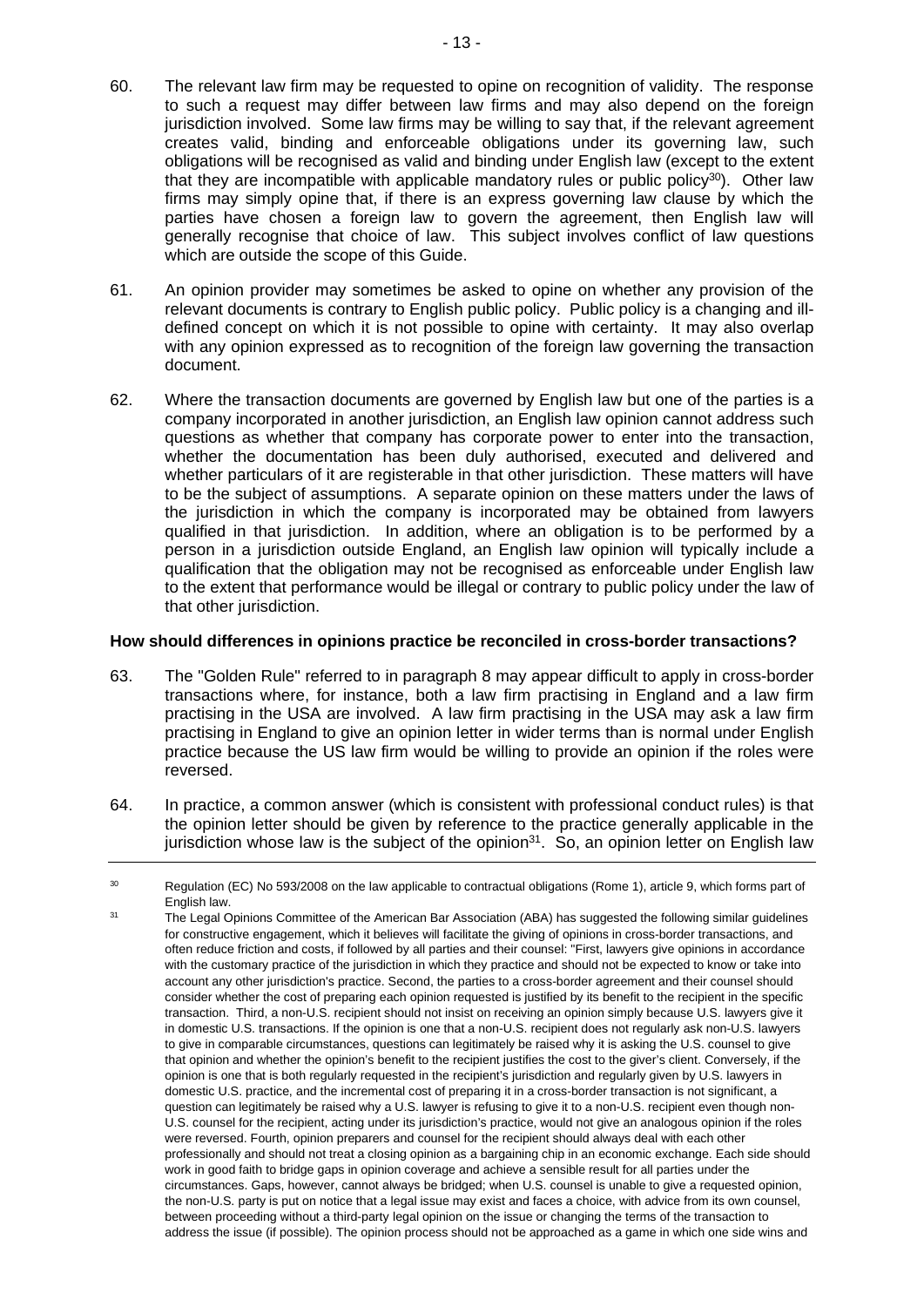would take into account the normal approach that applies in England and an opinion letter on New York law would take into account the normal approach which applies in New York. The same transaction may involve documents governed by two or more jurisdictions, requiring different legal opinions. It does not follow that the same approach must necessarily apply to all legal opinions being given in the same transaction. Thus, if a transaction includes a loan agreement governed by New York law and a guarantee governed by English law, the New York legal opinion would follow the normal practice applicable in New York and the English legal opinion would follow the normal practice applicable in England. It is for each law firm to decide what policy to adopt in such cases.[32](#page-13-0)

#### **To what type of legal entity does the opinion letter relate?**

- 65. The entities to which an opinion letter relates will in the great majority of cases be companies. In the case of companies incorporated under the Companies Act 2006 and its predecessors, the safeguards provided by sections 39 (*A company's capacity*), 40 (*Power of directors to bind the company*) and 41 (*Constitutional limitations: transactions involving directors or their associates*) of the Act will generally apply to them. They will not apply to entities such as a company incorporated by Royal Charter, or a building society, local authority, municipality, unit trust or non-incorporated trust fund. Different rules apply to charities.<sup>[33](#page-13-1)</sup> Special considerations may also apply to an unlimited company.<sup>[34](#page-13-2)</sup>
- 66. A law firm may occasionally be asked to provide an opinion in respect of individuals and partnerships of individuals. There is no reason in principle why a law firm cannot do this if it chooses to do so, provided that the form of opinion letter is suitably worded and includes appropriate assumptions and qualifications.

# **What is best practice as to the form of opinion letters?**

- 67. It is good practice for an opinion letter to use a recognisable format and language which assists the reader to evaluate its contents and to identify any unusual assumptions or qualifications. The terms of the opinion letter should also be complete and self-reliant, since we are not aware of any reported English case law on the question whether it is possible to rely on "customary practice" being implied into an English opinion letter<sup>[35](#page-13-3)</sup>.
- 68. Unless a detailed, reasoned opinion is required, the purpose of an opinion letter lends itself to the use of language as concise as its subject matter permits. It is also good

- To give one example, a legal (as opposed to an equitable) mortgage over shares in an unlimited company is not normally taken, since this would otherwise involve the mortgagee (or its nominee) becoming the registered holder of the shares and being exposed under English law to unlimited liability for unpaid debts of the company (if it were to become insolvent).
- <span id="page-13-3"></span><sup>35</sup> In contrast, U.S. lawyers may rely on U.S. customary practice when giving U.S. opinions in cross-border transactions, just as they do in domestic U.S. transactions. The ABA Legal Opinions Committee has suggested that: "As a result, non-U.S. parties and their non-U.S. counsel must be prepared to commit the time and resources (possibly including retaining U.S. counsel to advise them) required for them to understand the opinions being given. Early in a crossborder transaction counsel for the parties should discuss: (1) the work required to deliver each requested opinion, (2) the cost of preparing each opinion requested compared to its benefit to the recipient, and (3) the assumptions, exceptions, and qualifications that are required to give the requested opinions. One way of reducing the risk of misunderstanding in cross-border transactions is for U.S. opinion givers to spell out in their opinion letters assumptions, exceptions, or qualifications that do not have to be stated in opinion letters in domestic U.S. transactions. The goal of doing so is greater clarity for the benefit of both non-U.S. opinion recipients and non-U.S. courts that later may be called upon to interpret the opinion letter." *Cross Border Closing Opinions of U.S. Counsel,*  supra, page 217.

the other side loses. Fifth, non-U.S. counsel for the recipient should recognize that U.S. opinions are normally worded in particular ways and should not press U.S. opinion givers to deviate from commonly used language for which the U.S. customary practice supplies a well-understood meaning… Sixth, non-U.S. recipients should not treat an opinion given by U.S. counsel as providing anything more than U.S. counsel's professional judgment on the particular legal issues the opinion addresses. They should not expect U.S. opinion givers to provide confirmations of what are essentially factual, rather than legal, matters or to state a lack of knowledge of acts or events. The parties to a transaction should look to their counsel to advise them on legal matters, structure of the transaction, and negotiate documents." [The above extracts omit footnotes]. See *Cross-Border Closing Opinions of U.S. counsel, The Business Lawyer*, Vol. 71, Winter 2015-2016, pages 215-217.

<span id="page-13-0"></span><sup>&</sup>lt;sup>32</sup> A law firm may, if it thinks appropriate, choose to take into account the practice of the jurisdiction in which the financial transaction is taking place, as well as professional conduct rules. Thus, where a transaction is to raise funds in certain securities markets, a law firm acting for the issuer may be asked to give an opinion to non-client underwriters.

<span id="page-13-2"></span><span id="page-13-1"></span><sup>33</sup> Special rules apply to companies that are charities: section 42 of the Companies Act 2006.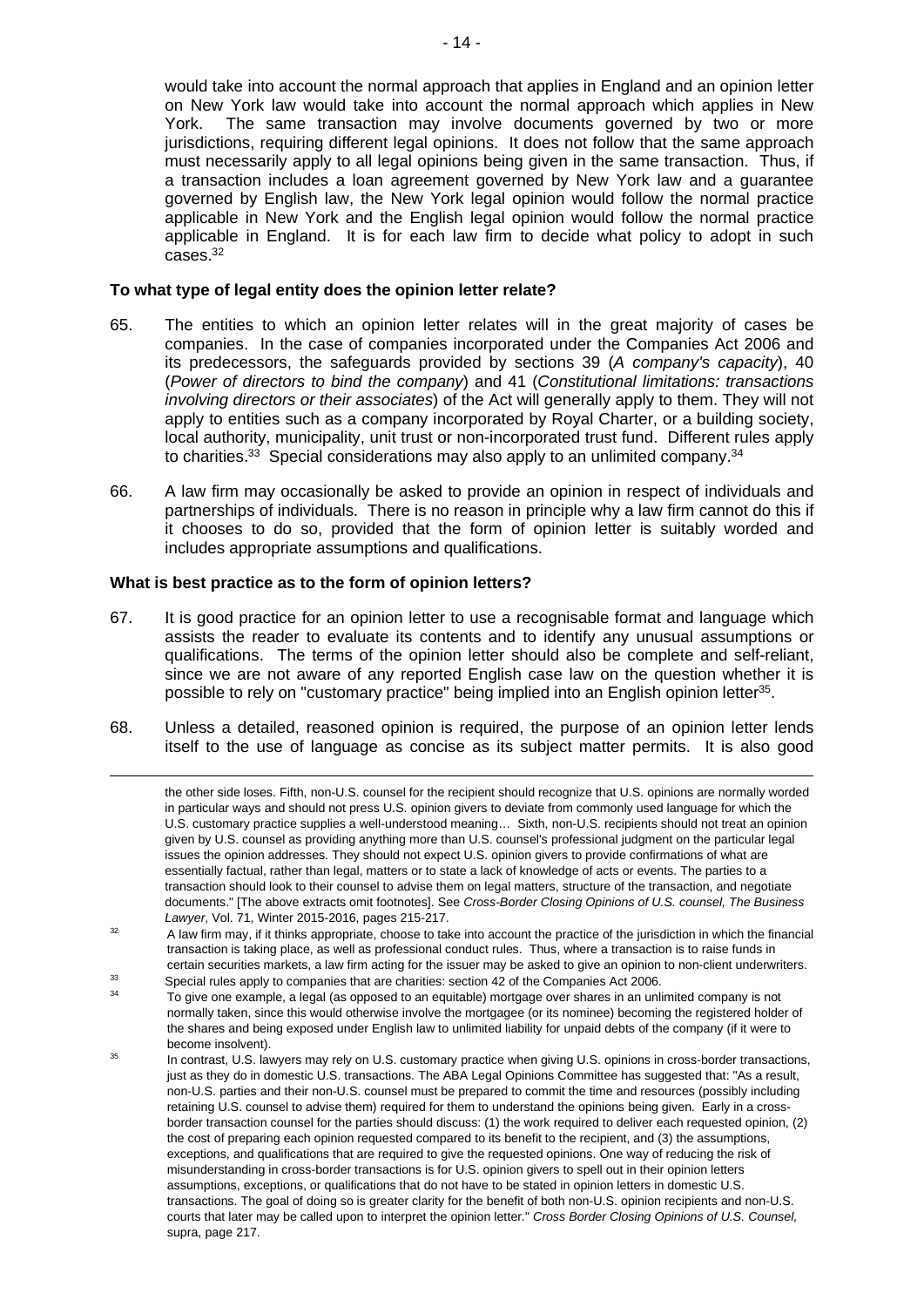practice to adopt language which is easily intelligible and for the letter to be clearly laid out. For example, a key statement, such as that an agreement is valid, should not be buried in a mass of intricate legal technicalities. The reader may otherwise fail to detect the true message or to draw the correct conclusion. Unnecessary or irrelevant provisions should be avoided. Opinion letters are typically stated in fairly standardised format so that the opinion and any departures from that format can be more easily assessed by the recipient.

- 69. Care in wording assumptions and qualifications is important. Where an opinion letter is given to a client, this is helpful not only to the recipient but to the law firm providing it, since it defines the scope (and, at least in reasoned opinions, records the substance) of the opinions given. The addressee of an opinion letter may wish to consider whether material assumptions on which the opinion is based should be made the subject of appropriate warranties in the contractual documents.
- 70. The nature of the transaction must be considered in order to determine what assumptions and qualifications are appropriate and whether resolutions or minutes of a relevant company (or certificates from the relevant company's officers) should be obtained and assumed in the opinion to be accurate. Where the legal position is unclear because there is a paucity of case law on the subject or differing views exist, this should be explained in the opinion. Having stated that the position is not free of doubt, it will often be helpful to the client (in the case of a reasoned opinion) for the law firm to go on to state what it considers to be the better view.
- 71. Opinion letters of the kind discussed in this Guide are expressed to be given only on English law and not "UK law" or "British law".[36](#page-14-0) There is no unified body of laws of "the United Kingdom" or of "Great Britain". An opinion on such laws is not normally given, since it would imply a knowledge of the individual legal systems in Northern Ireland or Scotland and (where applicable) legislation passed by the Welsh Assembly. As Scotland and Northern Ireland are separate jurisdictions, such an opinion should not be requested from a law firm that does not practise in the relevant jurisdiction.
- 72. It is not usual in an English opinion letter to state that a company is in "good standing", since this is not a recognised term of art in England. It has a special meaning in the United States, signifying that a corporation has filed an annual return and paid its corporate franchise taxes, which can be proved by obtaining an official certificate. Such an opinion serves no purpose in an English opinion letter, since the existence of a UK company does not depend on payment of franchise or similar taxes.
- 73. Separate opinion letters should be provided on the laws of different jurisdictions, even where the same law firm is giving the opinion. Where one law firm is giving an opinion under English law and another law firm is providing an opinion under the law of a different jurisdiction, it is normal practice for each opinion letter to stand on its own and not rely on the accuracy of the other law firm's opinion. It is not normal for an English law firm to be asked to verify the correctness of an opinion letter provided under the law of another jurisdiction.
- 74. Where an opinion letter on questions of English law is being provided in relation to a document governed by the law of another jurisdiction or written in a language other than English, the opinion provider may wish to state in the opinion letter that it has interpreted words and expressions (or their translation) as if they have the same meaning that they would have in an English law document and with no terms being implied under the governing law unknown to the opinion provider. It may also wish to include an assumption that the English language translation of the document being opined on is a correct and complete translation.
- 75. Where an opinion letter on questions of English law is addressed to, or may be relied upon by, a party in another jurisdiction, it may be considered prudent to state in the opinion letter that its contents and any non-contractual obligations arising out of the opinion letter are to be governed by and construed in accordance with English law. It is

<span id="page-14-0"></span><sup>&</sup>lt;sup>36</sup> A reference to "British insolvency law" may be appropriate where the opinion relates to the Cross-Border Insolvency Regulations 2006 as this is a defined term in the Regulations (see Article 2(a) of Schedule 1).